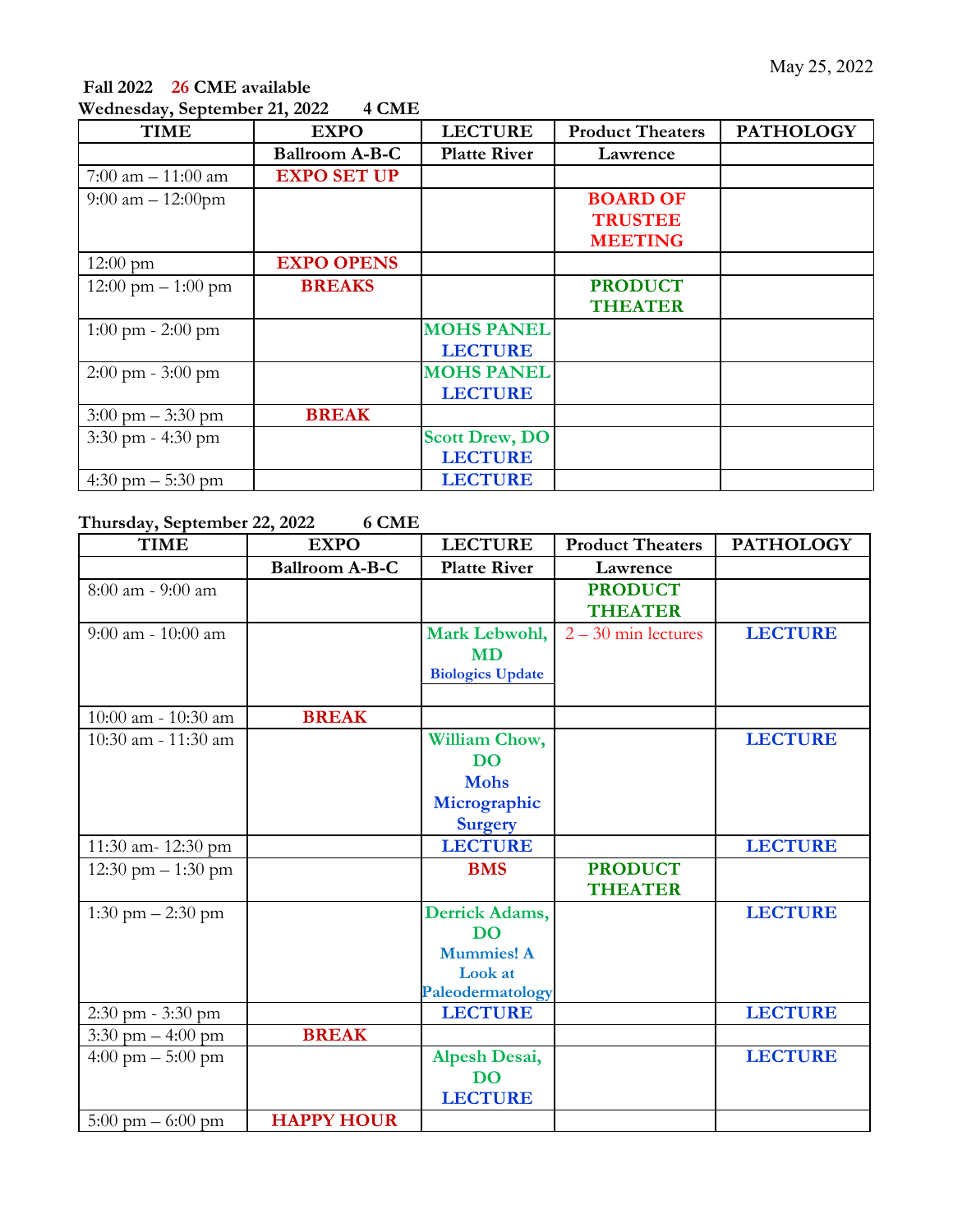**Friday, September 23, 2022 6 CME**

| <b>TIME</b>                         | <b>EXPO</b>           | <b>LECTURE</b>                                 | <b>Product Theaters</b> | <b>PATHOLOGY</b> |
|-------------------------------------|-----------------------|------------------------------------------------|-------------------------|------------------|
|                                     | <b>Ballroom A-B-C</b> | <b>Platte River</b>                            | Lawrence                |                  |
| $8:00$ am - $9:00$ am               |                       |                                                | <b>PRODUCT</b>          |                  |
|                                     |                       |                                                | <b>THEATER</b>          |                  |
| $9:00$ am - 10:00 am                |                       | Neal Bhatia,                                   | $3 - 20$ min lectures   | <b>LECTURE</b>   |
|                                     |                       | <b>MD</b>                                      |                         |                  |
|                                     |                       | <b>LECTURE</b>                                 |                         |                  |
| $10:00$ am - $10:30$ am             | <b>BREAK</b>          |                                                |                         |                  |
| 10:30 am - 11:30 am                 |                       | <b>James Del</b>                               |                         | <b>LECTURE</b>   |
|                                     |                       | Rosso, DO                                      |                         |                  |
|                                     |                       | <b>What's New</b>                              |                         |                  |
|                                     |                       | from A-Z                                       |                         |                  |
| 11:30 am- 12:30 pm                  |                       | Dirk Elston,                                   | $2 - 30$ min lectures   | <b>LECTURE</b>   |
|                                     |                       | <b>MD</b>                                      |                         |                  |
|                                     |                       | TB or not TB                                   |                         |                  |
|                                     |                       | (infection or not)                             |                         |                  |
|                                     |                       | that includes CPC                              |                         |                  |
|                                     |                       | <b>The Best New</b><br><b>Articles of JAAD</b> |                         |                  |
|                                     |                       |                                                |                         |                  |
| 12:30 pm $- 1:30$ pm                |                       | Lilly                                          | <b>PRODUCT</b>          |                  |
|                                     |                       |                                                | <b>THEATER</b>          |                  |
| 1:30 pm $- 2:30$ pm                 |                       | Dawn                                           |                         | <b>LECTURE</b>   |
|                                     |                       | Sammons, DO                                    |                         |                  |
|                                     |                       | <b>Practice</b>                                |                         |                  |
|                                     |                       | <b>Management</b>                              |                         |                  |
| $2:30$ pm - $3:30$ pm               |                       | <b>LECTURE</b>                                 |                         | <b>LECTURE</b>   |
| 3:30 pm $-4:00$ pm                  | <b>BREAK</b>          |                                                |                         |                  |
| 4:00 pm - $5:00$ pm                 |                       | <b>LECTURE</b>                                 |                         | <b>LECTURE</b>   |
| $5:00 \text{ pm} - 6:00 \text{ pm}$ | <b>HAPPY HOUR</b>     |                                                |                         |                  |

**Saturday, September 24, 2022 6 CME**

| <b>TIME</b>             | <b>EXPO</b>           | <b>LECTURE</b>         | <b>Product Theaters</b> | <b>PATHOLOGY</b> |
|-------------------------|-----------------------|------------------------|-------------------------|------------------|
|                         | <b>Ballroom A-B-C</b> | <b>Platte River</b>    | Lawrence                |                  |
| $8:00$ am - 9:00 am     |                       |                        | <b>PRODUCT</b>          |                  |
|                         |                       |                        | <b>THEATER</b>          |                  |
| $9:00$ am - 10:00 am    |                       | Alison Tam,            |                         | <b>LECTURE</b>   |
|                         |                       | DO                     |                         |                  |
|                         |                       | Malasma/               |                         |                  |
|                         |                       | Hyperpigmentation      |                         |                  |
| $10:00$ am - $10:30$ am | <b>BREAK</b>          |                        |                         |                  |
| $10:30$ am - $11:30$ am |                       | Lisa Swanson,          |                         | <b>LECTURE</b>   |
|                         |                       | <b>MD</b>              |                         |                  |
|                         |                       | <b>LECTURE</b>         |                         |                  |
| 11:30 am- $12:30$ pm    |                       | Faith McNichoals,      |                         | <b>LECTURE</b>   |
|                         |                       | RHIT, CPC,             |                         |                  |
|                         |                       | CPCD, PSC, CDC         |                         |                  |
|                         |                       | <b>Coding:</b>         |                         |                  |
|                         |                       | <b>Everyday issues</b> |                         |                  |
| 12:30 pm $-1:30$ pm     |                       | <b>Janssen</b>         | <b>PRODUCT</b>          |                  |
|                         |                       |                        | <b>THEATER</b>          |                  |